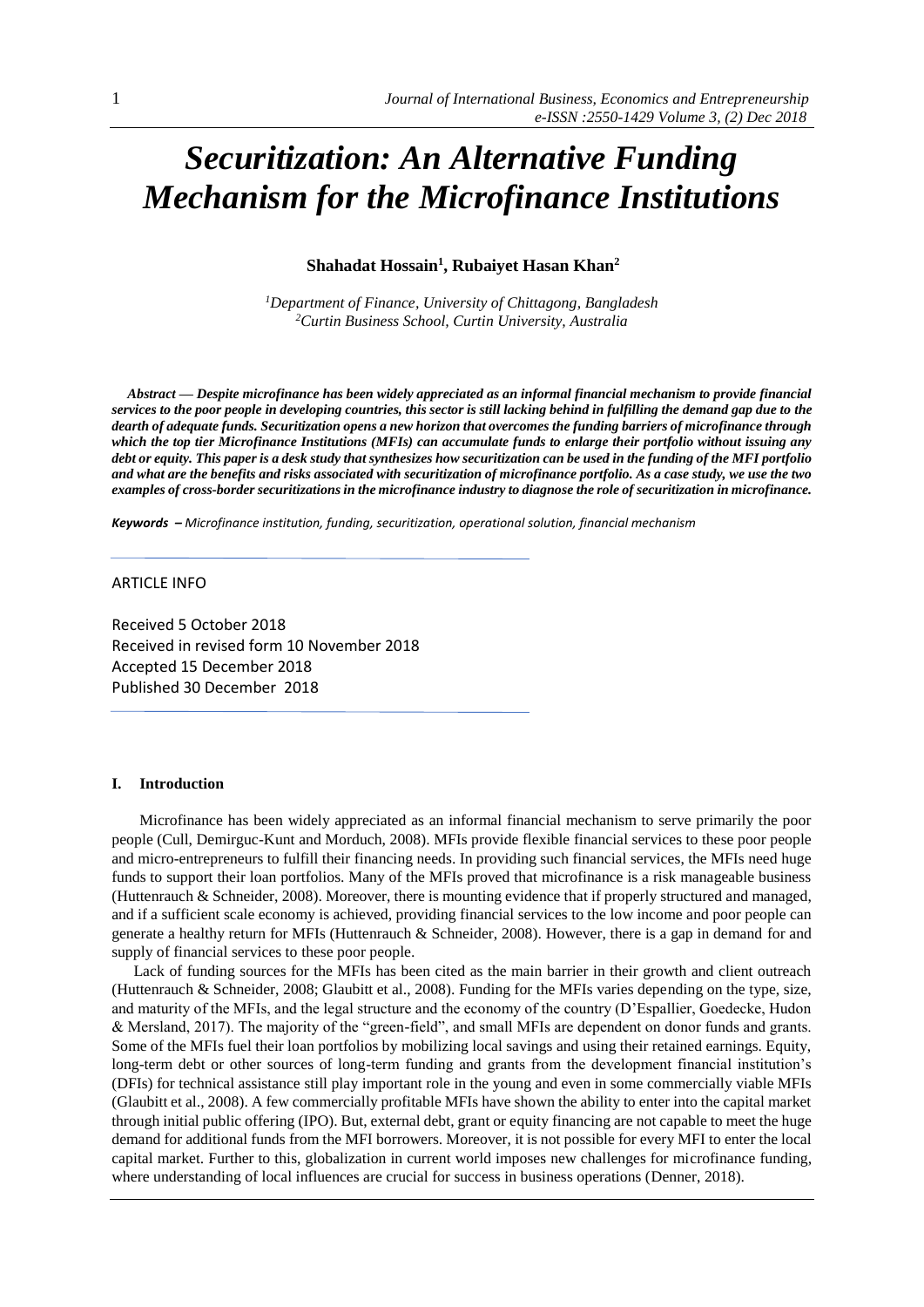To upscale sustainable microfinance by integrating the MFIs fully into the international and local market, the MFIs have no choice other than increasing access to commercial funding. Securitization is one of the innovative structured funding alternatives through which the top-tier MFIs can fund their portfolio without issuing new debt or equity. Although it is used in conventional financial institutions, it is a new funding alternative to MFIs (Sonal & Soni, 2017). The literature on this issue, particularly in microfinance is very insignificant. To fill this gap, the main objective of this study is to evaluate and synthesize securitization as a new funding alternative for the MFIs. Specifically, this study aims to synthesize recommendations for the following issues relating to securitization in microfinance: a) what are the motives for securitization and the risks involved in it for the MFIs? b) to make a successful securitization, what are the key requirements? To answer these questions, this study uses explorative and analytical desk study. This study exemplifies the securitization transaction in microfinance and the benefits and costs associated with the securitization through case studies.

## **II. Literature review**

Securitization is the fastest growing form of structured finance. It serves to efficiently refinance and hedge any profitable economic activity that is beyond the scope of the conventional financial form of off-balance sheet securities (Mitchell, 2004; Basu, 2005). Securitization minimizes the cost of capital and mitigates the agency costs of market impediments (Jobst, 2005a). It is a process in which a bank or originator converts preferably stable and predictable cash flow streams in a segregated pool of rather illiquid financial assets (or collateral pool) into debt instruments (or securities or notes) that is tradable in the capital market (Huttenrauch & Schneider, 2008: 301). It aims to substitute capital market-based finance for credit finance by sponsoring financial relationships without lending and deposit-taking liabilities of banks (Jobst, 2005a).

## **2.1. Structure of Securitization Transaction**

The most common types of securitization structure are true sale securitization and synthetic securitization. In the case of synthetic securitization, the originator does not seek to fund. So, the assets remain on the balance sheet. It is used by the originator as the protection against default from a receivable pool. Using credit derivatives, such as credit default swap (CDS), only the credit risk from the portfolio is transferred to the investors. It helps the MFI as the originator to reduce risk and diversify it. Synthetic securitization is used for regulatory capital relief (Glaubitt et al, 2008). It allows the originator to expand its balance sheet by making more loans with a given amount of capital. As the MFIs explore funding alternative rather than regulatory capital constraints, true sale securitization is suitable for them. So our analysis will be limited to true sale securitization.

True sale securitization entails the full sale of originator's designated assets to bankruptcy remote special purpose vehicle (SPV). The SPV issues securities with principal and interest repayments from the underlying assets. The sale of assets to the SPV removes them from the originator's balance sheet. It enables the originator to collect additional funding. The structure of the securitization transaction is presented in figure 1.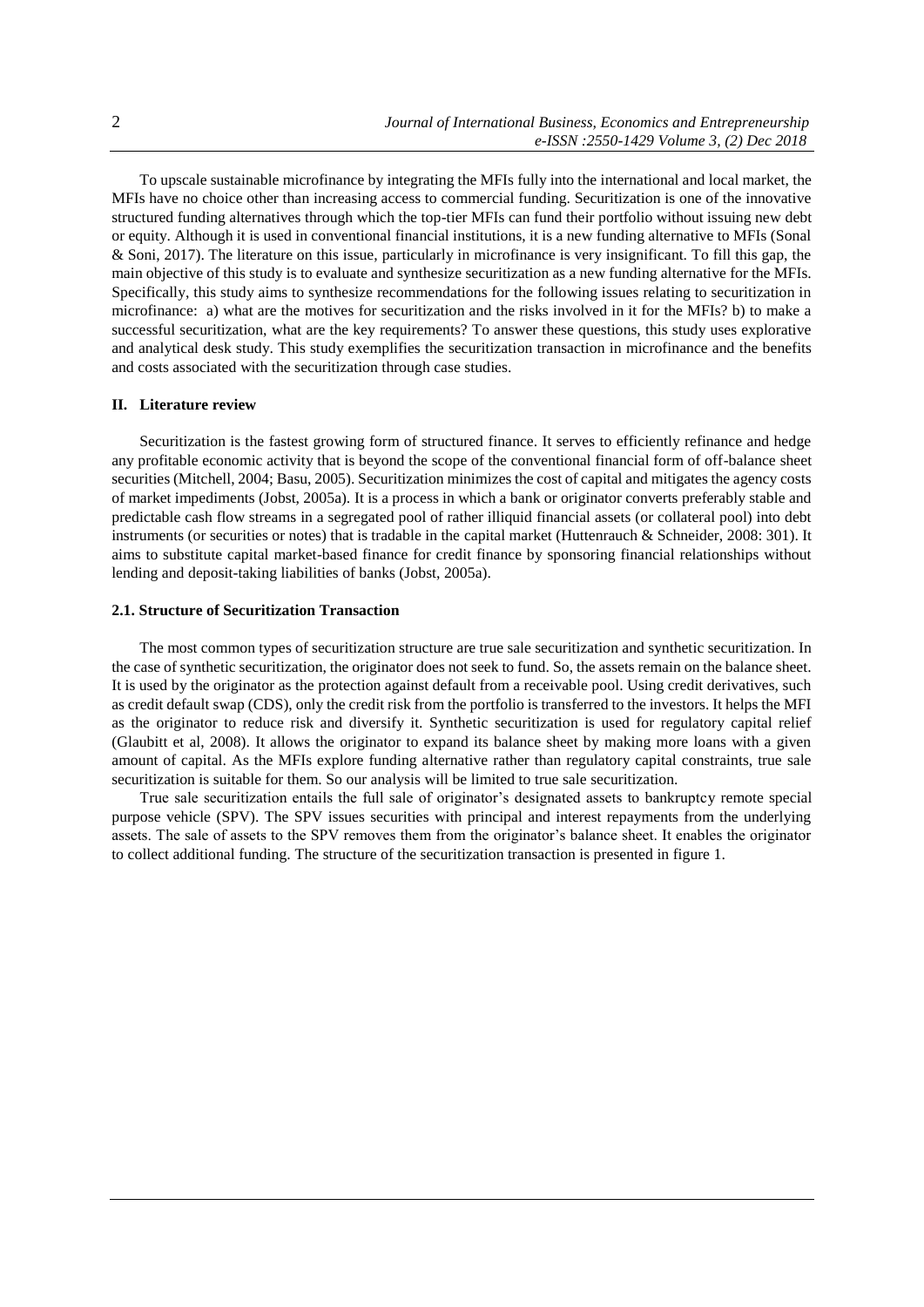# **Figure 1: Structure of a typical true sale securitization transaction**



## **Motives for Securitization**

We can evaluate the motives for securitization as the general motives and MFI specific motives for securitization.

## **2.2 General Motives for MFI Securitization**

The motives for securitization are diverse based on growth and state of development of MFI and the environment in which it operates. Table 1 presents the general motives for securitization from the viewpoint of the bank or corporation.

During the last few years, as subsidized form of donor supports and grants are drying up in microfinance industry increasing competition in the local market and rapidly growing loan portfolio push the MFIs to reduce their funding costs. Sometimes, the state law pushes the MFIs to impose a cap on their interest rates on the microloans. A group of leading MFIs also does not have a banking license. In such situation, the MFIs in developing countries step toward securitization in order to access to the capital market through which they can diversify their funding sources to improve their liquidity positions. However, their motives are quite diverse depending on the stage of the MFI growth, state of MFI development, and macroeconomic and legal environments in which the MFI operates (Glaubitt et al., 2008).

| Table 1. General motives for securitization<br>Originators' (Bank/MFI/Corporate) viewpoint:                                                |  |
|--------------------------------------------------------------------------------------------------------------------------------------------|--|
|                                                                                                                                            |  |
| • To reduce asset-liability mismatch by eliminating funding exposure in terms<br>of both duration and pricing basis.                       |  |
| • Able to lower or remove assets from the balance sheet when required to lower<br>capital while maintaining "earning power" of the assets. |  |
| • Lock both the risks of loss and benefits of supernormal profit.                                                                          |  |
| Free up and transfer the risks form the equity.<br>$\bullet$                                                                               |  |
| Improve the risk profile and to achieve corporate rating upgrades.<br>$\bullet$                                                            |  |
|                                                                                                                                            |  |
|                                                                                                                                            |  |

**Table 1: General motives for securitization**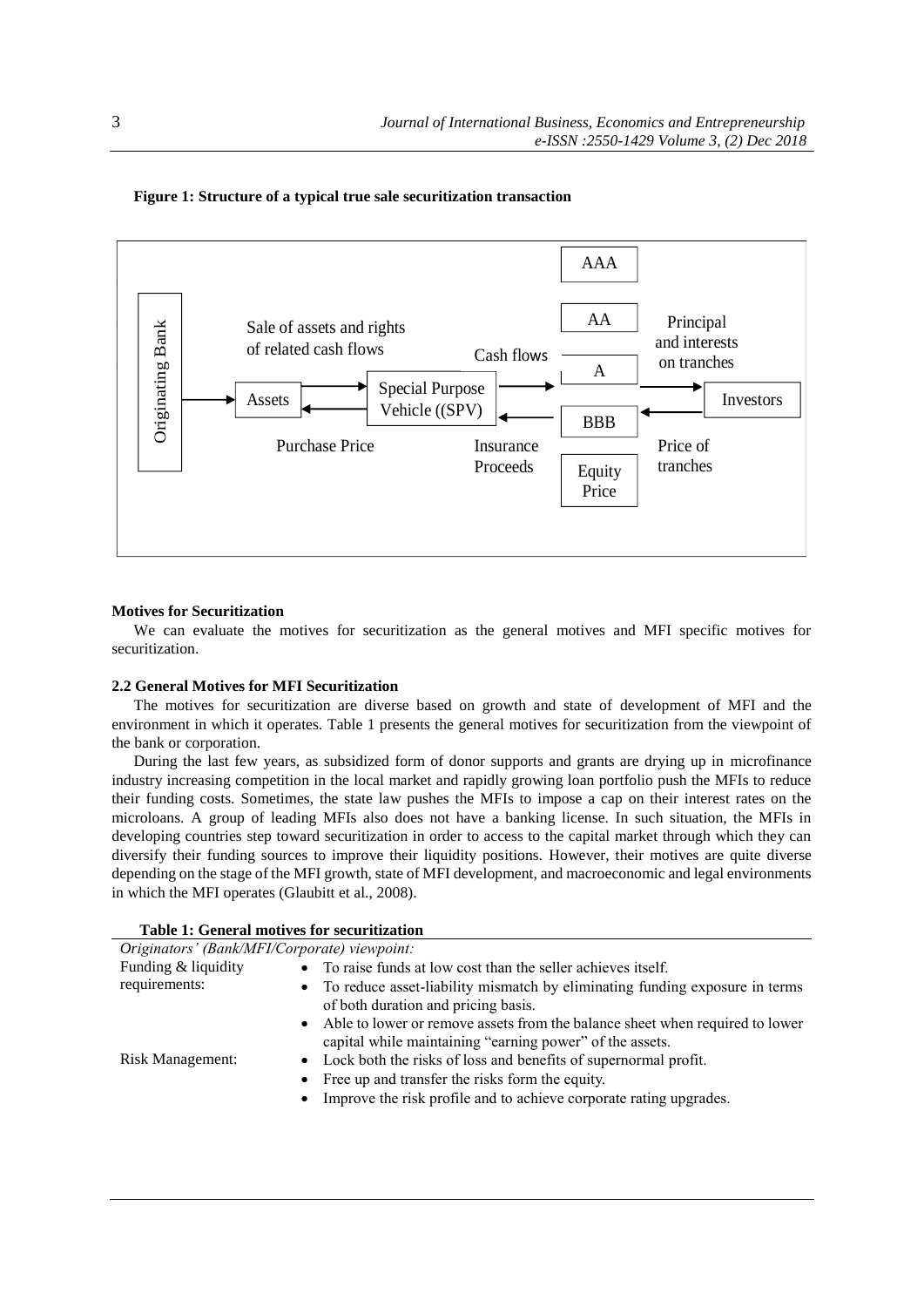| <b>Balance Sheet</b><br>Management: | Balance sheet management by removing the assets (or any related liabilities)<br>$\bullet$<br>from the balance sheet. |
|-------------------------------------|----------------------------------------------------------------------------------------------------------------------|
|                                     | Reduce financial covenants<br>$\bullet$                                                                              |
|                                     | Reduce disclosure requirements of the sellers/servicer's financial information<br>$\bullet$<br>or operations.        |
|                                     | Uncouple lending growth from the capital base.<br>$\bullet$                                                          |
|                                     | To bring capital adequacy in line with the regulatory requirements (to free up<br>$\bullet$<br>regulatory capital).  |
| Investors' viewpoint:               |                                                                                                                      |
|                                     | Potentially earn a higher rate of return on a risk-adjusted basis.<br>$\bullet$                                      |
|                                     | Increase return on equity (ROE).                                                                                     |
|                                     | Opportunity to invest in a specific pool of high-quality assets.                                                     |
|                                     | Diversification of portfolio.                                                                                        |
|                                     | Isolation of credit risk from the parent entity.                                                                     |

Source: Huttenrauch & Schneider (2008), Glaubitt et al. (2008), Jobst (2005b), Jobst (2006), Giddy (2000), Hossain & Khan (2005).

MFIs can use securitization to overcome funding barriers such as relatively smaller size of deposit base. Some top-tier MFIs have successfully issued debt instruments in the local capital market based on the third party guarantee (by IFC, USAID, FMO, and KfW). Examples are Mibanco in Peru, Financiera Compartamos in Mexico, Pro-Credit bank in Bulgaria, Compartamos in Mexico and Fin America in Columbia and the NGO affiliate WWB in Cali entered to the local and international market. Many MFIs are unrated despite the increasing professionalization of microfinance rating agencies (Sinha, 2008). Majority of the microloans issued by the mature MFIs are financed by deposits (Glaubitt et al*.,* 2008). According to USAID estimate (2005), 15 to 25 percent of the liabilities of mature MFIs consist of external medium to long-term debt that comes from debt financing of their microloans through local deposits (Glaubitt et al., 2008). Through securitization, an MFI can remove the loan from its balance sheet while keeping the equity constant. It helps the MFI to leverage its regulatory and equity capital. The ABS transaction removes the loans from the balance sheet of the MFIs. It helps to improve financial flexibilities of MFIs that enables the MFIs to manage a larger loan portfolio without requiring equity (Glaubitt et al., 2008). Securitization helps to minimize their cost of funds and to manage their capital base more efficiently (Huttenrauch & Schneider, 2008; Glaubitt et al*.,* 2008). Therefore, securitization can bring many benefits to MFIs such as:

- *a. Relatively cheap funding on a continuous basis*
- *b. Increasing access to capital market*
- *c. Diversification of the funding sources*
- *d. Way to increase outreach and free up capital*
- *e. Long-term funding*
- f. *Building good reputation*

# **III. Results**

#### **3. Case Study: Example of Successful Microfinance Securitization**

#### **3. 1. A True Sale and Cross-Border Securitization (Pro Credit Bulgaria)**

An example of true sale and cross-border securitization in microfinance is securitization of micro and SME loan by Pro Credit Bank Bulgaria. This securitization illustrates how basic securitization can be designated to overcome the actual challenges of securitizing the MFI assets. The transaction launched the entry of the Pro Credit network into the international asset-based securitization market and was structured and arranged by Deutsche Bank AG. From the beginning, German organization KfW supported the transaction ensuring the securitization structure compatible with the objective of capital market development (Huttenrauch & Schneider, 2008; Glaubitt et al., 2008).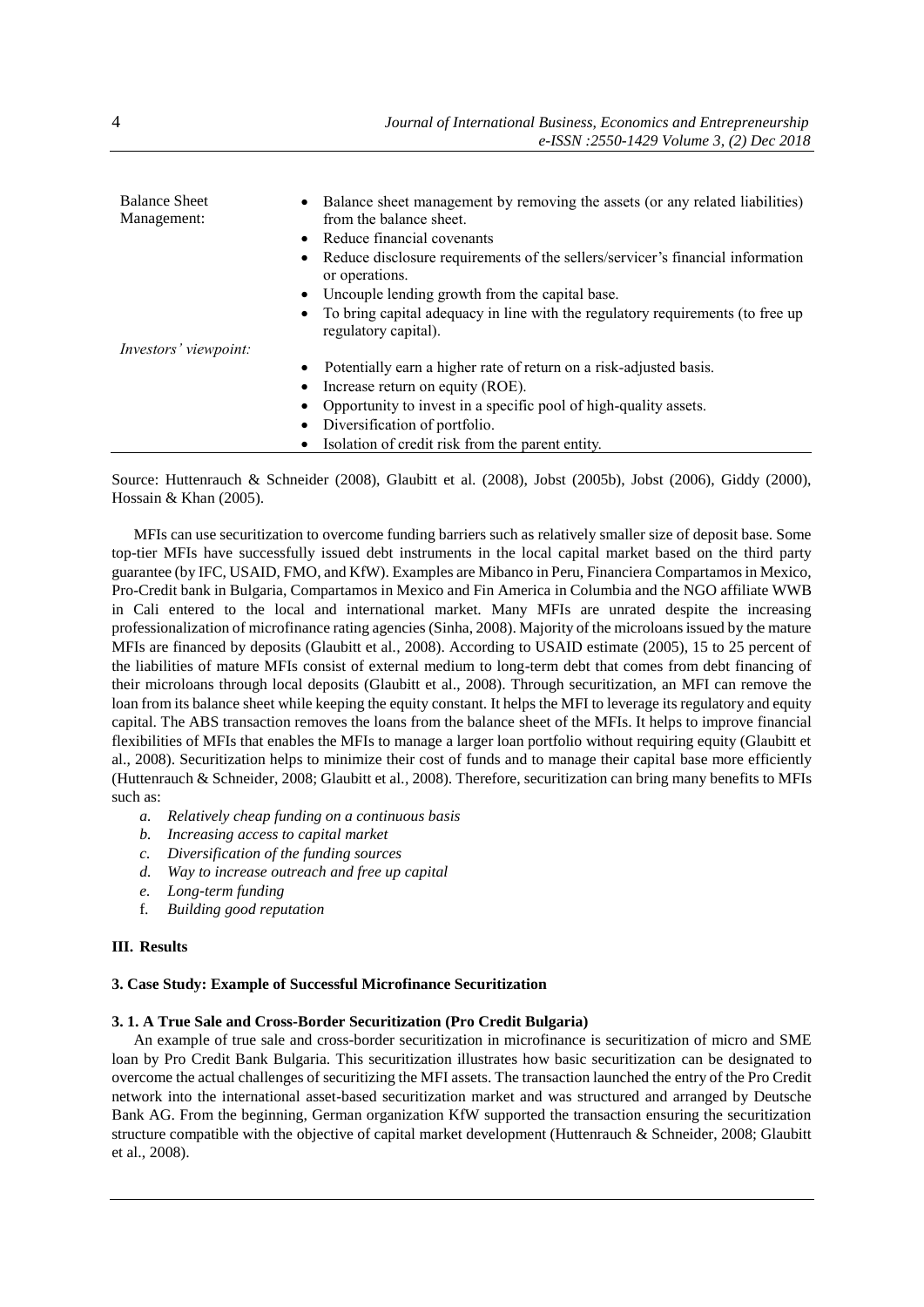In April 2006, Pro Credit Bank AD Bulgaria (PCB Bulgaria, the MFI) securitized part of its loan portfolio to micro-entrepreneurs, small and medium enterprises. Deutsche Bank did the transaction. KfW and European Investment Fund (EIF) provided credit enhancement. The initial securitization of the portfolio amounted to EURO 47.8 million and its target volume is EURO 100 million (Fitch, 2006c).

The innovative structure in this process combined the elements of a true sale securitization and an asset-backed commercial paper (ABCP) program. The securitization was structured as a two-tiered, multi-issuance platform: one SPV was established in Bulgaria to purchase the loans from PCB, the other SPV was set up in the Netherlands to issue the notes (Huttenrauch & Schneider, 2008). Below is the summary of such securitization structure:

- The originator, PCB Bulgaria, sold and transferred a portion of its loan portfolio to Pro Credit Company EAD, a Bulgarian bankruptcy remote SPV (purchasing SPV) for loan proceeds with a revolving promissory note. At the closing, the Euro-denominated asset pool consisted of 1,286 loans to SMEs and micro-enterprises.
- The amount of revolving promissory note was adjusted monthly to reflect the current balance sheet of the securitized loan portfolio. The issuing SPV, in turn, refinanced the notes through the issuance of senior notes, sold respectively to the Deutsche Bank ABCP conduit and through a subordinated loan by Pro Credit Holding AG, a Frankfurt-based parent company. Through the conduit, the Deutsche Bank sold ABCP to investors. The following figure 2 illustrates such securitization structure.





The noteworthy risk mitigation features in this transaction are (Huttenrauch & Schneider, 2008; Glaubitt et al., 2008; Fitch, 2006c):

- The pool was structured into senior and junior tranches for subordination purpose comprising approximately 95% and 5% at first closing.
- EIF and KfW provided a guarantee on the principal and interests for the senior notes, raising their rating from BB to AAA.
- Through credit enhancement, the Deutsche Bank ABCP conduit could buy notes with the best credit quality and rating. Deutsche Bank was able to purchase the guaranteed senior tranche through an Irish conduit and sold the commercial paper to investors.
- There was performance trigger indicator. A cumulative default trigger is activated whenever the PAR > 90 during the last 12 months exceeds 2.5 percent of the average portfolio. Also delinquency trigger would likely to activate when  $PAR > 1$  day exceeds 1.5 percent of the portfolio. If the portfolio quality declines, these two criteria help to mitigate it. If such threshold triggers, the flow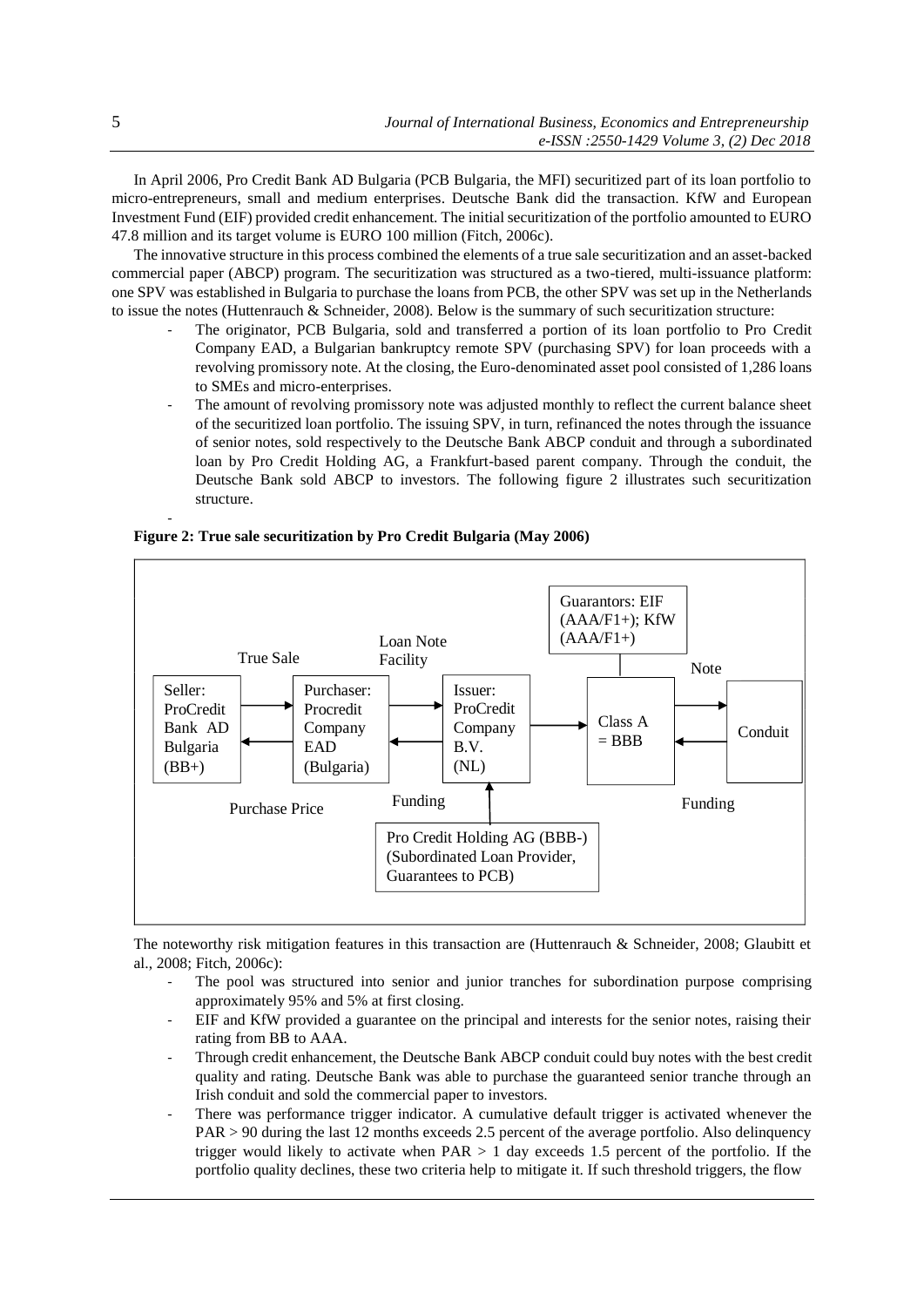- of funds into the portfolio is immediately suspended and the entire portfolio becomes due immediately. In such situation, the bank would have to buy back the portfolio.
- A loan to the end obligor may not exceed more than 6% of the total pool volume. New loans regularly placed into the pool have to be audited regularly.
- Benefits from such securitization are manifold for the PCB:
- The transaction facilitated the originator to access to finance for the new target group of clients, particularly in rural areas of Bulgaria where they have a strong operational base.
- It allowed the PCB to tap indirectly into the international asset-backed commercial paper market (Fitch Rating, 2006c).
- It also helped to remove assets from the PCB's balance sheet reducing its total loan portfolio. This allowed the PCB to serve their micro entrepreneurs and SME clients without exceeding Bulgarian National Bank's (BNB's) growth limit (Glaubitt et al., 2008). When BNB relaxed the reserve requirements on lending, PCB continues to benefit from the resale of economic and regulatory capital provided by the transaction (Glaubitt et al., 2008). The revolving structure has allowed PCB to refinance newly originated eligible loans on an ongoing basis by selling them to Bulgarian SPV.
- From the demand side of the MFI, it helped to improve access to financial services for their clients in rural areas that in turn contribute in employment growth and poverty alleviation (Glaubitt et al., 2008).
- It also translates into lower borrowing costs.

However, to make the securitization transaction most effective, the MIS and IT system have to be adequate and good credit technology must be in place. Such true sale securitization is mainly suitable for large and mature MFIs.

#### **3. 2. Domestic Securitization of Microloan Portfolio (BRAC in Bangladesh)**

The world's first domestic securitization of microloan portfolio is the BRAC's Microcredit Securitization Series I closed in September 2006 in Bangladesh (Zaman & Kairy, 2007). At the time of securitization, BRAC was serving more than 5 million members; most of them are women. BRAC is an NGO specialized in microfinance established in Bangladesh and expanded its operation in 12 other developing countries. Since its establishment, this is probably the largest NGO type MFI in terms of its scale and diversity of operation. The average loan balance per borrower is USD 165.

The main objective of such securitization is to diversify the funding sources of this MFI at lower cost (interest rate) through pooling its microloan portfolios through asset-backed securitization (Eugenia, 2013). Through this breakthrough securitization, BRAC was able to access to an equivalent of USD 180 million local currencies funding over a six and a half year (Siddique et al., 2006). This complex securitization structure was mainly arranged by RSA Capital, a small financial advisory firm based in Dhaka and Boston. FMO (Deutsche Development Company) and KfW through its regional Asian securitization and legal department are the structuring investors who provided substantial inputs to the financial and legal structure of the transaction. Citi Bank NA worked as the co-arranger. Cliffed Charge (based in Hong Kong) and the local law firm Lee, Khan, and Partners acted as the legal advisor who generated the documents.

Under this securitization, FMO purchased the trust debt certificates of USD8 million in local currency. Simultaneously, with a solid guarantee for FMO and KfW, Citi Bank NA purchased debt certificates for the counter value of USD 22 million in local currency from the trust. Finally, Citi Bank NA, together with two other local banks, purchased the remaining USD 5 million of the certificates without a guarantee (Zaman & Kairy, 2007). The structure of such securitization is shown in Figure 3.

Under such program, BRAC assigned microloan receivables to BRAC microcredit securitization series I, an SPV established as a trust which issues certificates to investors representing undivided beneficial interests in the underlying assets. International Financial Review awarded such securitization as the "Securitization Deal of the Year 2006".

Key features of this securitization are (Glaubitt et al.*,* 2008; Siddique et al., 2006):

-

- Each tranche in this securitization was collateralized by a pool of unsecured eligible microloans that was purchased by the SPV from the originator in each issue. Scheduled maturity of each of the issue of securities was one year. The securities were floating rate notes and tranche specific in their pricing based on the Treasury bill rate.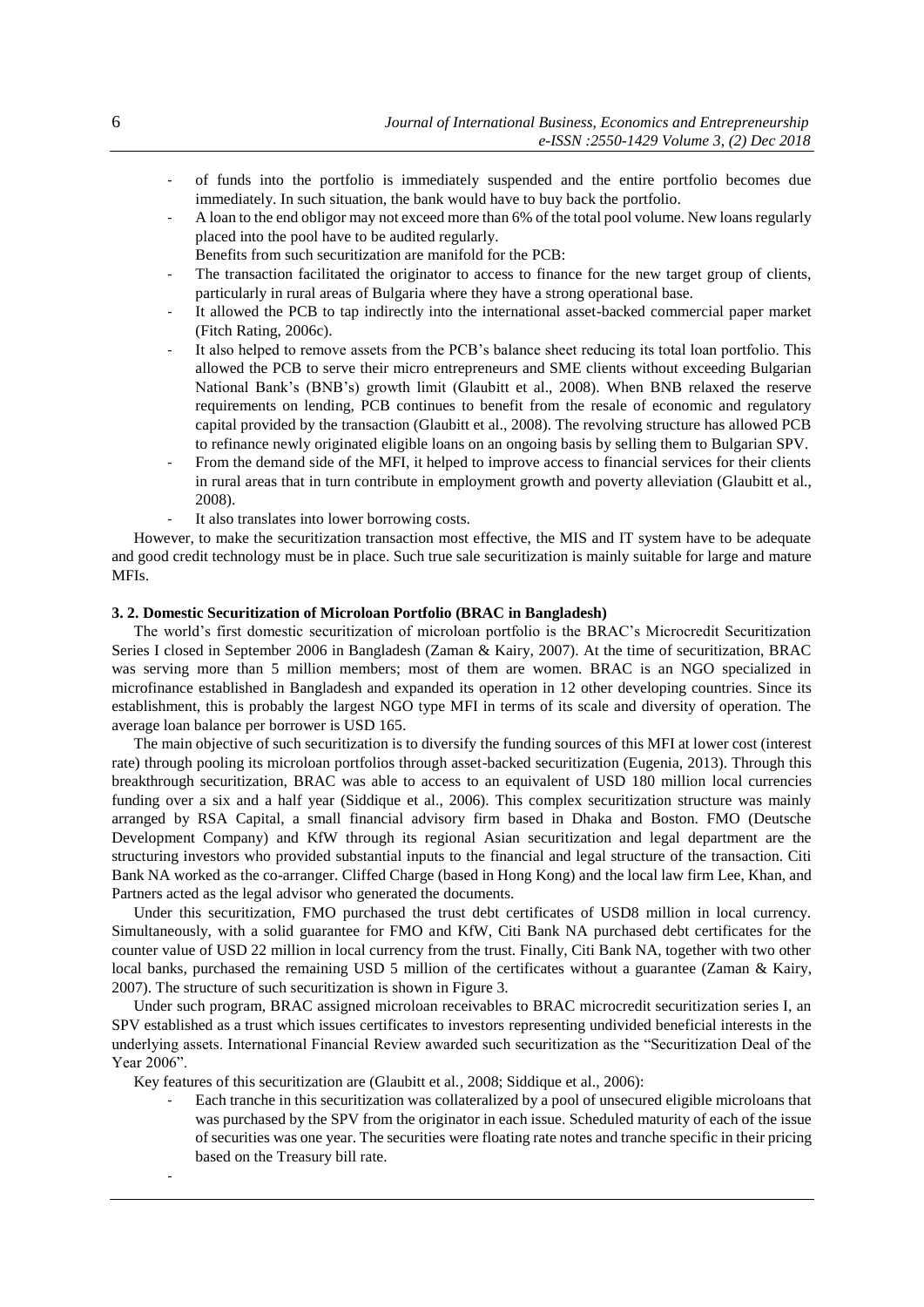- Each tranche in this ABS was based on tens of thousands of microloans. It was estimated that over the lifetime of the transaction, approximately 3.3 million microloans would likely to be assigned to the SPV. In executing such large transaction volume, the Boston based company, MF Analytics with partial grant financing from KfW developed a software package to enable BRAC to generate the pools that have similar characteristics ensuring asset diversification across product type and geographic region.
- This securitization required the central bank to rate the structure by a local credit rating agency, CRAB. This first ABS issue obtained AAA rating on a national scale (CRAB, 2006).



**Figure 3: BRAC Securitization Structure (2006)**

The deal was structured in such a way that it contained several risk mitigation techniques:

- BRAC replaced all non-performing loans in the trust. As a servicer, BRAC was required on each issuance date to assign additional receivables to the SPV equal to 50% of the purchased asset pool.
- All parties have agreed on a one-month debt service reserve account (DSRA) at all times.
- Excess cash flows would be blocked in the trust for repayment to FMO-KfW and Citi Bank NA if BRAC cannot meet its contractual obligations.
- The transaction was structured in local currency which helped BRAC to eliminate exchange rate risk. It also helped to mitigate country risk as the funding was in local currency and local banks purchased part of the securitized assets. This is because there is complexity in central bank rule in approving foreign currency loan.
- BRAC also act as servicer and collector of principal and interests of the ABS on behalf of the trust and then transferred it on regular basis. BRAC's market reputation and positive track record in microfinance activities helped to accept it as the servicer.

This securitization has shown some positive benefits to the MFI (BRAC) in the following ways (Huttenrauch & Schneider, 2008; Glaubitt et al.*,* 2008):

It enabled BRAC to diversify its funding sources at a lower cost.

-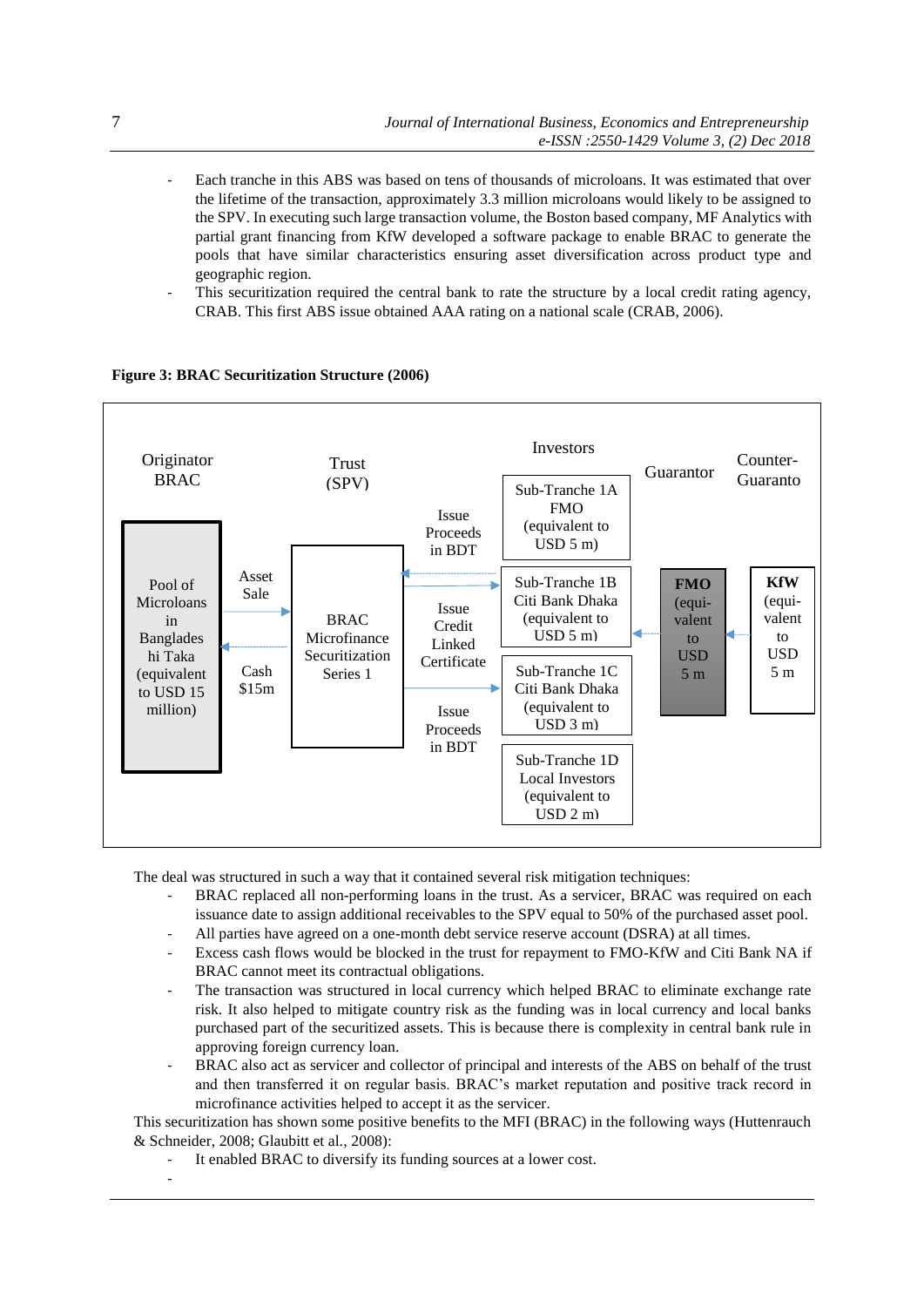- In exchange for selling asset pool to on-shore and off-shore SPV, the MFI received cash flows both in local and hard currencies. All transactions were structured in local currency, which eliminated exchange rate risk for BRAC.
- This funding neither constitutes MFI's new funding liabilities nor created any obstacle on its borrowing limits. Selling such assets to SPV reduced total assets from the balance sheet as the funds raised would reduce liabilities.
- The sale of the pool of risky assets improved the risk profile of the MFI that in turn improved its financial standing.
- The more the risks and rewards of the aggregate asset pool are transferred from the balance sheet to the SPV, the more possibility to free up the economic and regulatory capital formally tied up. It improves the cost efficiency of the MFI giving it more opportunity to invest.
- As the pool structured was revolving and dynamic, the MFI was able to immediately refine the newly originated assets.

#### **IV. Discussion**

# **4.1 MFI Specific Requirements for Securitization**

Any MFI, which wants a securitization, must have to respond to the requirements discussed above. Securitization is a sophisticated transaction and funding alternative which is much dependent on the data requirements. MFIs need to examine whether they fulfill the criteria for securitization and to what extent they comply with them. To evaluate to what extent MFIs match such requirements and what type of MFIs go for securitization, we need to examine the characteristics of the MFIs, their adaptability as the originator and servicer, their asset and liability structure, and the relevant data.

#### **4. 2. Overall characteristics of MFIs**

Microfinance market is highly fragmented. Different types of MFIs operate in different macroeconomic and regulatory environment. We can divide MFIs on the basis of leading technology, top-tier MFIs, growth potentials, and the size of loan portfolios. Their institutional setting is also different that include tiny microloan programs, sophisticated non-government organizations (NGOs) specialized in microfinance, commercial MFIs and commercial banks are created specifically to provide the customer base of microfinance with a broad range of retail financial services along with other traditional financial services. However, the majority of the MFIs face the problem of weak institutional setting, the limited scope of growth potential due to the lack of self-sustainability and donor dependency – all of which have little chance to achieve economies of scale (Littlefield & Rosenberg, 2004).

Only a few MFIs are commercially viable. These top-tier MFIs are professionally managed, have been operating for more than five years, have sufficient track record of making a profit, and originate microloans and administer their portfolios according to generally accepted underwriting and servicing principle (Huttenrauch & Schneider, 2008).

## **4. 3. Qualification of MFIs for Securitization?**

The MFIs, which want to obtain fund through securitization, must qualify for it. The previous section discussed the general requirement for securitization. Here we will check how the MFIs qualify for securitization based on some important criteria.

a. MFI's origination and service quality

The first criterion to consider is whether the MFI qualify as the originator or servicer. In this case, it is important to consider the rating of the MFIs to ensure that the MFI and its underlying assets are capable to originate SPV for securitization and it will not fall into bankruptcy position in servicing the securitized assets. For this, it is important to rate the MFIs either by international or local rating agencies.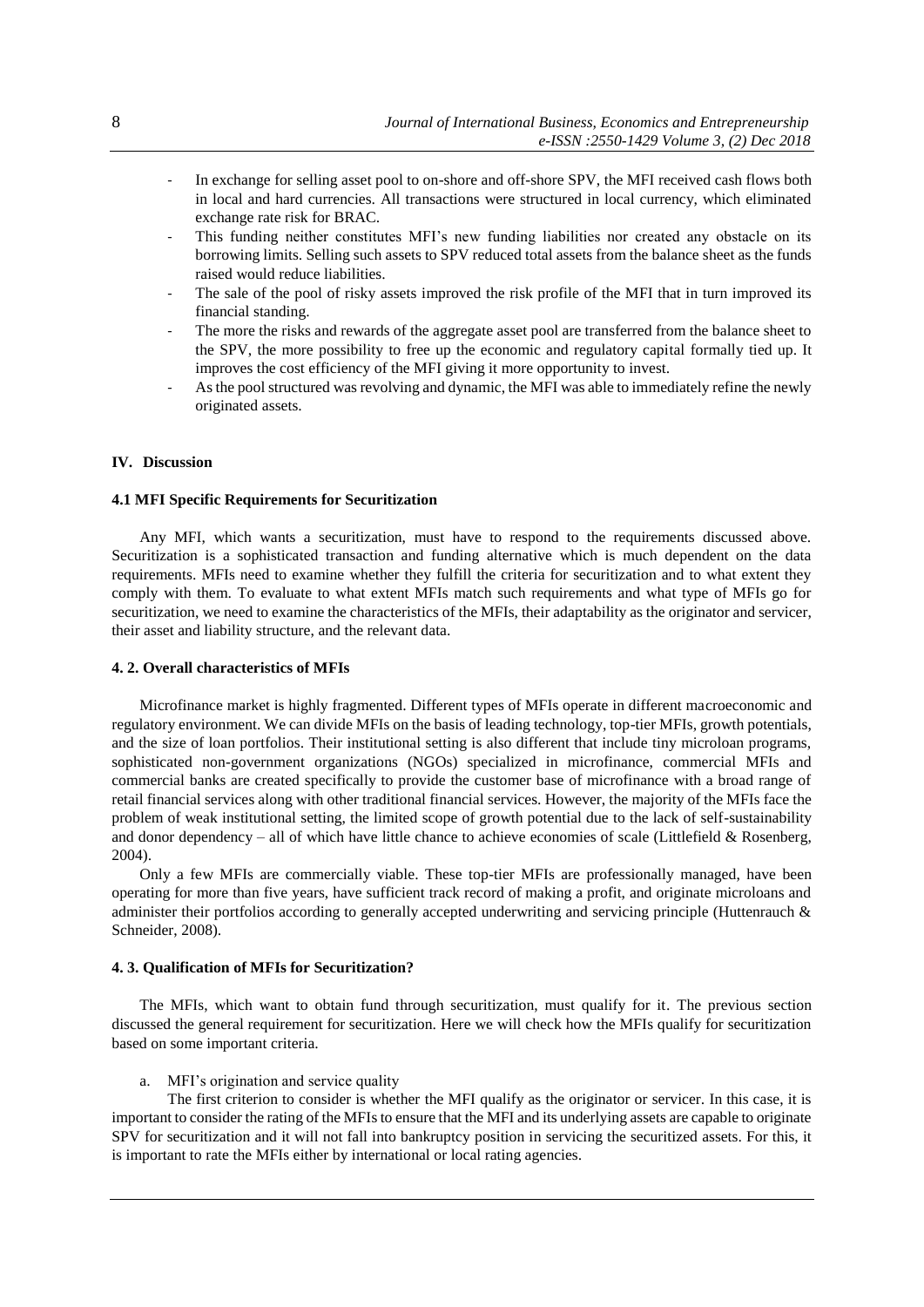It is estimated that 150 to 300 MFIs have either international or local rating (Huttenrauch & Schneider, 2008). It is difficult to define the average rating or average credit quality of the top-tier MFIs because the rating scales of different rating agencies are not completely comparable. Moreover, due to the rating caps imposed by the respective countries, many of the top tier MFIs, which were awarded by international rating agencies, has a meaningful rating. Many of them are rated by local agencies. We can consider all of these MFIs for this purpose considering country-specific and MFI specific conditions.

But for the unrated MFIs, securitization is difficult. So they become rated institutions or try to find rated back up servicer. Back up servicer take steps in which the servicer to the securitization is downgraded to a predetermined rating level or when the servicer defaults. If the servicer declares bankruptcy or liquidated, the underlying assets will be severely affected. MFI's transaction is not automated, and they are dependent on the personal relationship between the debtor and the originator or servicer (MFI). So they require back up servicer which is mainly one of the rated competitor in the same country or a strong MFI in the neighboring country with similar business language, underwriting and servicing technology (Huttenrauch  $\&$  Schneider, 2008). But the problem is when the MFI considers such backup servicer local MFI as a competitor or rival, are reluctant to provide a full set of required data. To overcome such difficulties, it is better to use back up servicer belonging to the same MFI network.

All the MFIs are not capable of providing servicer in securitization. However, most of the top-tier MFIs' operational results are convincing, hence, qualifies as servicers. Their reported loan losses and loan default are low; portfolio at risk (PAR) is also low.

In addition, MFI loan portfolio is characterized by small loans with short-term maturity with a frequent collection of repayment from clients. It requires updated tracking of defaults and delinquencies as it is common and frequent. Hence both the MFI and the third party servicer need to ensure sophisticated transaction reporting through an updated management information system (MIS) ensuring quality accounting standard. The MFIs need to update their IT system to ensure it. The MFI's information system must be capable of separating each securitization loan from the others within the asset pool on a loan by loan basis tracking their delinquencies, default, repayments, cash balance and restructuring of both the securitized and un-securitized assets (Huttenrauch & Schneider, 2008).

b. Diversification and Standardization of MFI Assets

MFIs have a large number of relatively small loans in their portfolios. Hence the loan portfolios are highly granular. The main requirement for securitization is whether the loan in the portfolio is homogenous and sufficiently standardized. Maturities of these small loans are relatively very short, 3 to 12 months. Average loan size ranges from USD50 to 5000. The underwriting policies are very informal. Most of the loans in MFI portfolio are traditional microloan without physical collateral except group guarantee or savings deposit or informal business. They follow a single set of underwriting and collection policies which make the asset pool standardized. However, microloans are possible to use as ABS as they are collateralized by the cash flows and the performance of the high profile operating track due to their strong market reputations. But if the loan products are different with different underwriting policies, they are not suitable for securitization. This problem can be overcome if there is a sufficient number of the loans of each product group as sub-pool to put them into different tranches.

c. Data Requirements

Investors and rating agencies want to model the predicted cash flow from the different loans of the potential assets pool under different stress scenarios. For this, the loan portfolio needs to be well diversified, homogenous and standardized for effective grading. For grading purpose, the modeling exercise requires the following on a loan by loan basis: the original loan amount, current outstanding loan balance, and days to maturity, interest rate, and collateral, previous repayment records, seasoning of the loan and repayment schedule (Huttenrauch & Schneider, 2008). The rating agency evaluates the cash flow behavior of the portfolio under harsh situation or stress scenarios by analyzing the MFI's capability as well as creditworthiness of the borrower using credit scoring and historical data over a business cycle. For this, availability of information on microloan portfolio is very important.

Securitization opens a new horizon that overcomes the funding barriers of microfinance on the eve of shrinking donor funding. As the shift to capital market-based lending lead to a close link between primary and secondary market (where loan portfolios are traded), securitization of the asset pool of microloan portfolio permits the MFIs to provide financial services to those, who do not have access to formal financial systems. It allows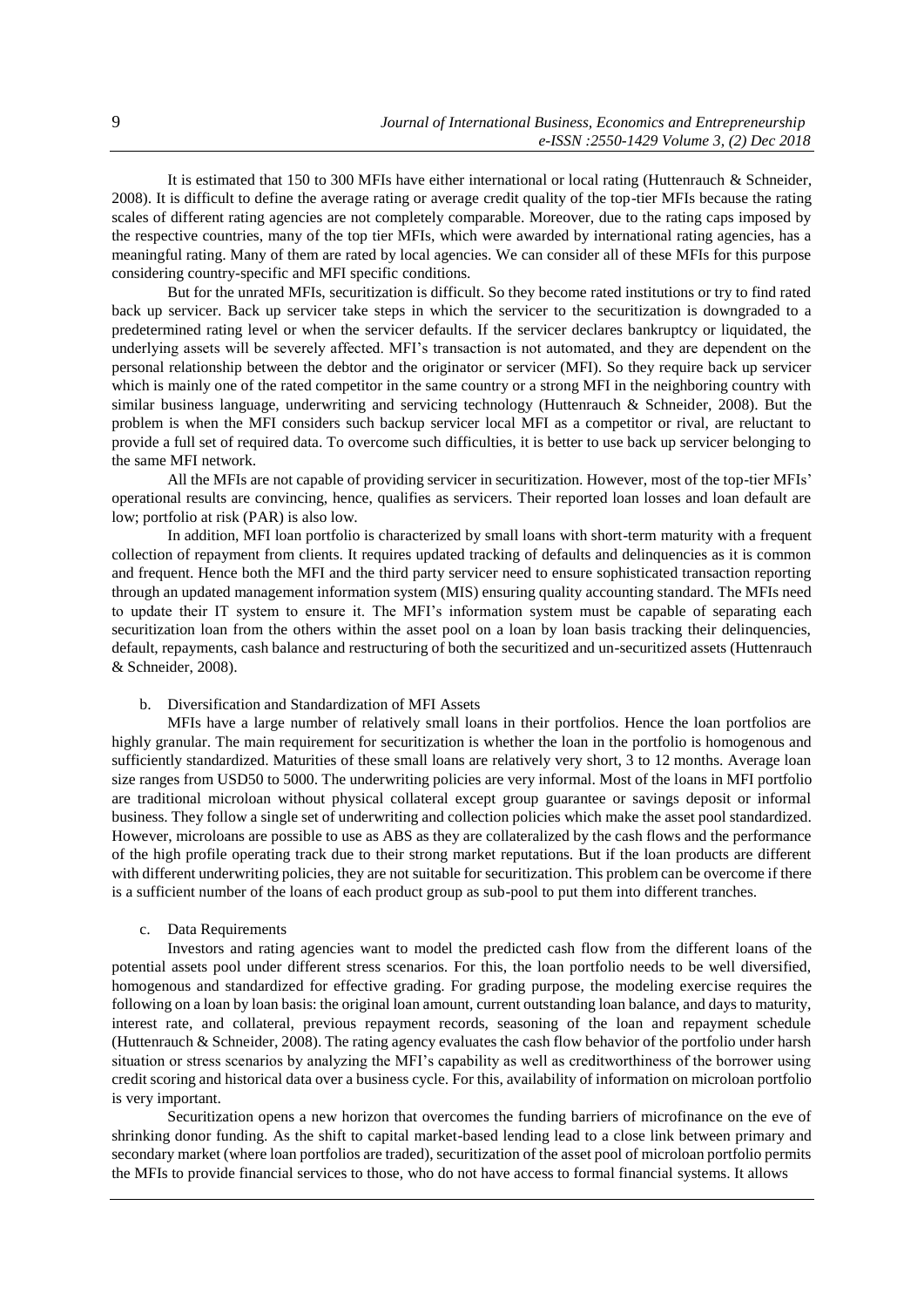MFIs to enter the international capital market. In this paper, we analyzed how securitization can be used in funding MFIs portfolio and what are its benefits.

Securitization has a clear positive influence on the MFIs. An ABS transaction removes the loans from the balance sheet of the MFIs. It improves their financial flexibilities and enables the MFIs to manage a larger loan portfolio efficiently and at low cost requiring less equity. It helps the MFIs to diversify their risk profile through transferring their credit risk of a pool of microloan to investors in domestic and foreign markets. It has a positive influence on the economic development. Securitization helps to enlarge MFIs' loan portfolio that help them to expand their outreach. MFIs will be able to serve in rural areas. The reduced funding cost will help to minimize the cost of the loan (interest rate) to the micro entrepreneurs contributing to improving their income levels. It enables the MFI to lengthen maturity profile, permitting long-term planning and diversified product offerings. Through securitization, domestic investors are able to invest in MFI that help to redirect rural savings from the urban areas that help to boost up rural savings and resource mobilization. Also, the creation of a domestic secondary market through securitization and risk diversification will deepen and broaden the local financial system. Development of a more liquid secondary market for microfinance and efficient mobilization of funds will contribute to poverty alleviation as more poor people will gain access to financial services at lower cost.

From the MFI side, ABS gives the MFI very strong market-driven incentives to perform well (Glaubitt et al., 2008). Due to the precondition of securitization, loan portfolios are standardized, loan origination and monitoring process made efficiently; data processing and warehousing requirement by the rating agencies make them efficient and up to date. From the investors' viewpoint, emerging microfinance asset class attractive due to its appealing risk profile. Granularity, diversification, standardization, low prepayment risk and relatively low default rate and lower historical loss rates are the plus points for the ABS investors (Huttenrauch & Schneider, 2008). Due to specialized credit technology, MFI portfolios are extremely performing well that attracts private investors in this sector.

However, securitization in microfinance is not free from limitations. There are many complexity costs involved in securitization of such transaction if it is a single securitization. Particularly there are upfront costs associated with data processing, legal expenses, rating fees, high-risk premiums on initial ABS issuances and reputation building. Through repeated securitization, these costs can be minimized. There is the risk of default of the assets pool used for securitization. This may involve structural and operational risks created from information asymmetry, changes in market interest rates or exchange rates, and changes in or inadequacy of the legal systems of the country. The originator may abuse securitization by using it for money laundering or the managers may abuse it for their personal economic incentives by tempting the pricing of the underlying assets (Reis-Roy, 2007; Jaafar & Basri, 2017). Proper legal system and careful structuring of the deal by applying proper risk mitigation technique can overcome such problem. Further research in this area may involve a study exploring the empirical impacts of securitization of MFIs and identification of local market influences in different parts of the globe.

#### **V. Conclusion**

Current study proposes a substitute for funding microfinance institutions which in turn enables a major tool that has been reported in this research earlier. The case of BRAC reported in this research provides a framework for this financial strategy. The findings may be of interest for managers in determining financial strategy for microfinance institutions around the world which in turn affects the survival of these institutions in a very competitive market.

## **VI. References**

- Basu, S. (2005). *Securitisation and the Challenges Faced in Micro Finance*. Institute for Financial Management and Research, Centre for Micro Finance Research, Working Paper Series, Mumbai, April. Retrieved from <http://ifmr.ac.in/pdf/workingpapers/2/Securitization.pdf>
- CRAB (2006). *BRAC Micro Credit Securitisation Series I*, Preliminary Rating Report, February 28, Credit Rating Agency of Bangladesh.
- Cull, B., Demirguc-Kunt, A. and Morduch, J. (2008). *Microfinance Meets the Market.* New York: Financial Access Initiative.
- Denner, M. (2018). Stands on globalization, *Journal of International Business, Economics and Entrepreneurship (JIBE)*, *3*(1), 53-55.